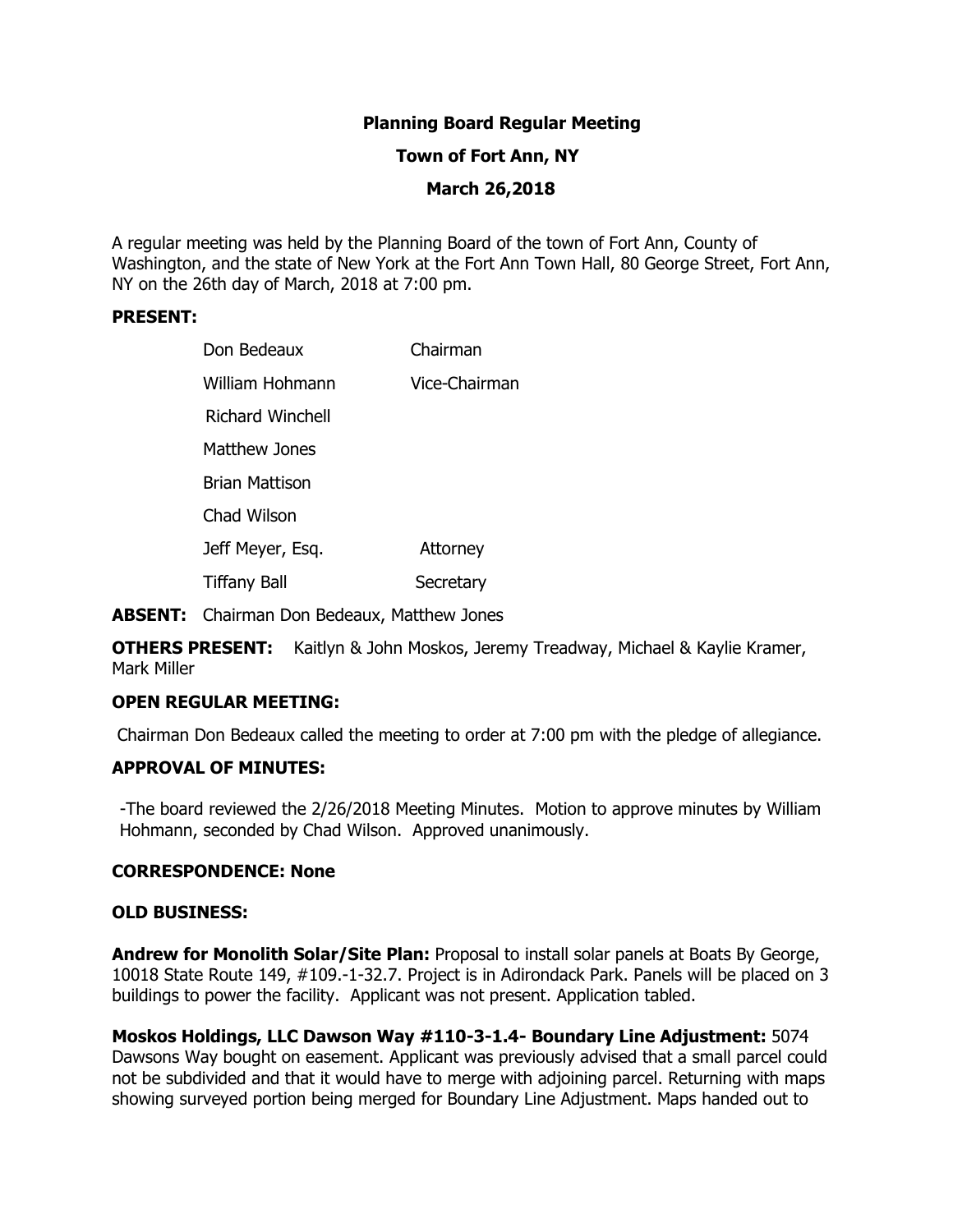planning board members with stamped one being given to Jeff Meyer to review. It was discussed that letter from APA stated that this did not require APA approval. William Hohmann made motion to approve and Richard Winchell seconded. Unanimously approved. Mylar stamped and signed by chairman and secretary.

# **Jeremy Treadway- Site Plan Application Resolution/ADK,MX Motorcross Track:**

10786 State Route 149. Mr. Treadway wanted to confirm discussion from the February  $26<sup>th</sup>$ meeting doesn't require any further action. Attorney Jeff Meyer explained that amending the two conditions wasn't done and that the board has possible language should they want to approve any changes. Reviewed questions from February  $26<sup>th</sup>$  meeting regarding January  $22<sup>nd</sup>$ approval and the wording brought up by Mr. Wilson. Richard Winchell asked if this should be on the agenda so that the public can be here? Jeff Meyer explained that that the board may take action on their own initiative, and further explained that the other option is for Mr. Treadway to apply. Richard Winchell said that he doesn't feel it's fair to the public that they don't know that Mr. Treadway is here even if it is just clarifying the verbiage of resolution.

Mr. Treadway requested that the conditions/clarifications that were requested in the February  $26<sup>th</sup>$  meeting be adopted to the resolution for sections C & G.

C. The Applicant may vary the track size and dimensions, however, there shall be no motorcycles, atvs, utvs operating or racing; or other ground disturbance outside of the "Track Area Limit Line" as depicted on the Detailed Site Plan prepared by Hutchins Engineering, Last revised 10/4/17.

G. Noise levels arising from the site shall not result in a five (5) minute Leq. Measurement in excess of a 6 dBA increase above ambient sound level or a regular or periodic Lmax measurement taken at a residential property above 65 dBA

Mr. Treadway: " Was it changing verbiage or more of a clarification?"

Chad Wilson: "It was a little bit of both; you had wanted to remove the word operate."

Section C: The sound decibels were changed and the way the numbers were figured.

Jeff Meyer: "The board asked for options, that is what was provided. We can meet with counsel if needed. It is up to the board whether clarification is needed."

Mr. Treadway: "I am just trying to avoid an ugly mess in the future."

Don Bedeaux: " Do we move forward with the requested changes, or move to public hearing?"

William Hohmann: "The clarification refers to warm up space more than anything."

Don Bedeaux: "We are getting too technical. Park in the parking lot with motorcycles, and start them; we know that they will have to go from lot to the track."

William Hohmann: "They can be started and allowed to warm up in lot and then taken to the track."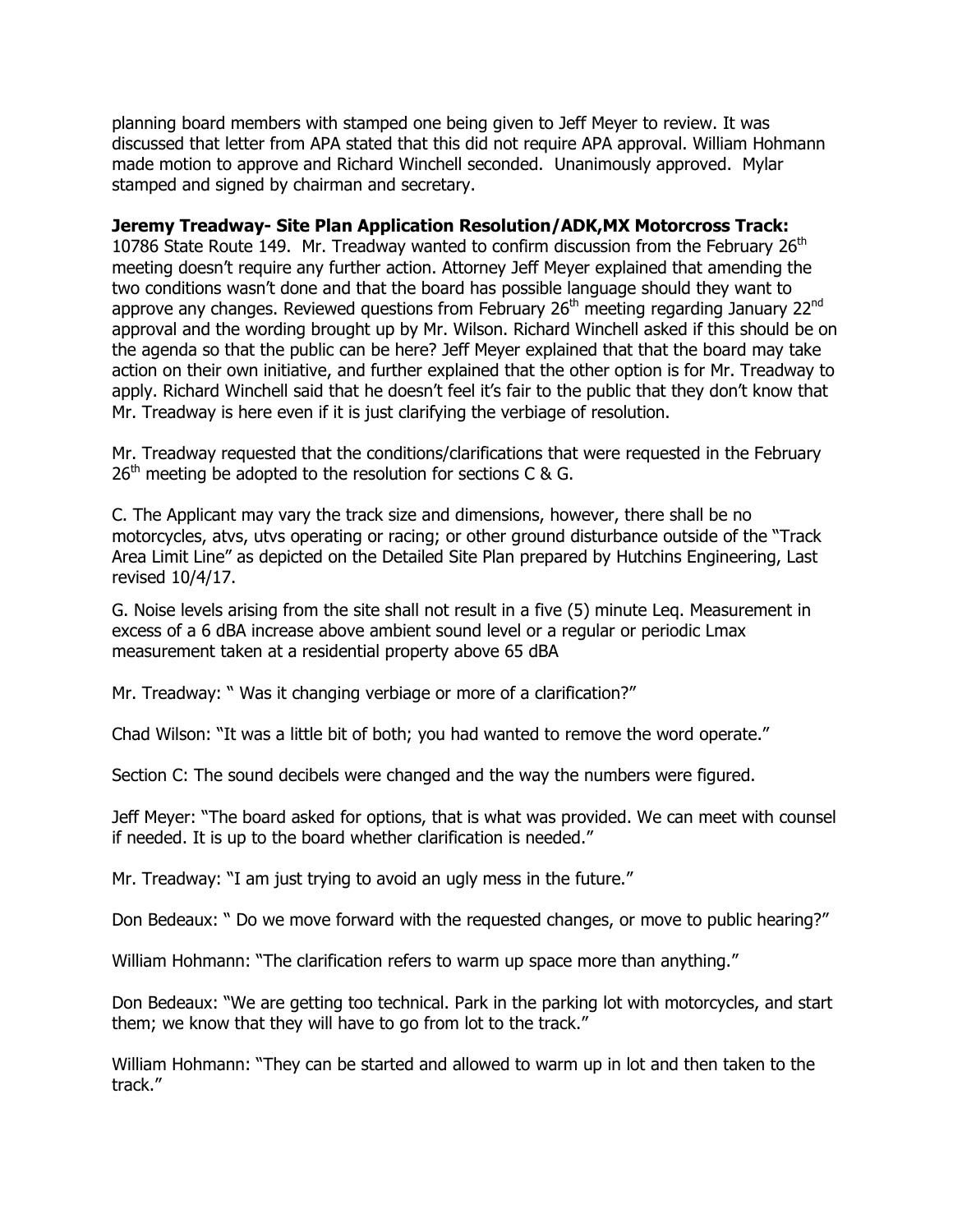The Board discussed the language and the various options for each condition. It was generally agreed by board and Mr. Treadway that the latest option with clarifications is acceptable. Everyone understands on what constitutes operate. Mr. Treadway will follow resolution as it is for this season, if it becomes an issue; the board could revisit in the future with no time limit on ability to revisit resolution.

William Hohmann made motion to approve condition C & G changes and asked Attorney Jeff Meyer to read them. Brian Mattison Seconded.

Condition C. contained in the January 22, 2018 resolution shall be amended and replaced as follows:

C. The Applicant may vary the track size and dimensions, however, there shall be no motorcycles, atvs, or utvs, operating or racing, or other ground disturbance, outside of the "Track

Area Limit Line" as depicted on the Detailed Site Plan prepared by Hutchins Engineering, Last revised 10/4/17. This condition shall not prohibit the operation of motorcycles, atvs, or utvs in the parking area, traveling to and from the track, performance of the requisite noise tests, operation within the bounds of the "Track Area Limit Line", or the use of motorcycles, atvs, or utvs by the applicant, his agents and his employees, as part of the operation of the facility.

Condition G. contained in the January 22, 2018 resolution shall be amended and replaced as follows:

G. Noise levels arising from the site shall not result in a 6 dBA increase above the ambient sound levels. All sound measurements taken shall be based upon a five (5) minute Leq reading in accordance with ASTM E-1014 – Standard Guide of Measurement of Outdoor "A" Weighted Sound Levels, as the same may be amended.

Vote: Ayes-4 (Bedeaux, Hohmann, Mattison, Wilson) Nays-0 Abstain-2 (Winchell, Jones) Resolution is approved.

# **NEW BUSINESS:**

**Simply Kambucha Taproom & Brewery – 297 Buttermilk Falls Road #109.-1-17.2 Site Plan Application:** Kaylie & Michael Kramer began process to get site plan application, but have questions. Copies given to each board member. Michael & Kaylie explained that they are taking the retail space at the former Black Rooster and changing it to a different type of retail space. Kaylie & Michael gave description of kambucha product, and explained that they are looking to become a taproom, locally driven and would like everything carried in their establishment to be local & support the community. Wanting for this to be a family atmosphere. Looking to ultimately expand to include live music, and inquired about sound ordinances & parking regulations.

Per Chairman Don Bedeaux there is no sound ordinance. Don explained that they may need to collaborate with Department of Health to ensure that they are in compliance with their standards. Kaylie explained that based on their current offerings they are collaborating with Ag & Market and plan on staying small to see how it grows before expanding to the point that Department of Health gets involved.